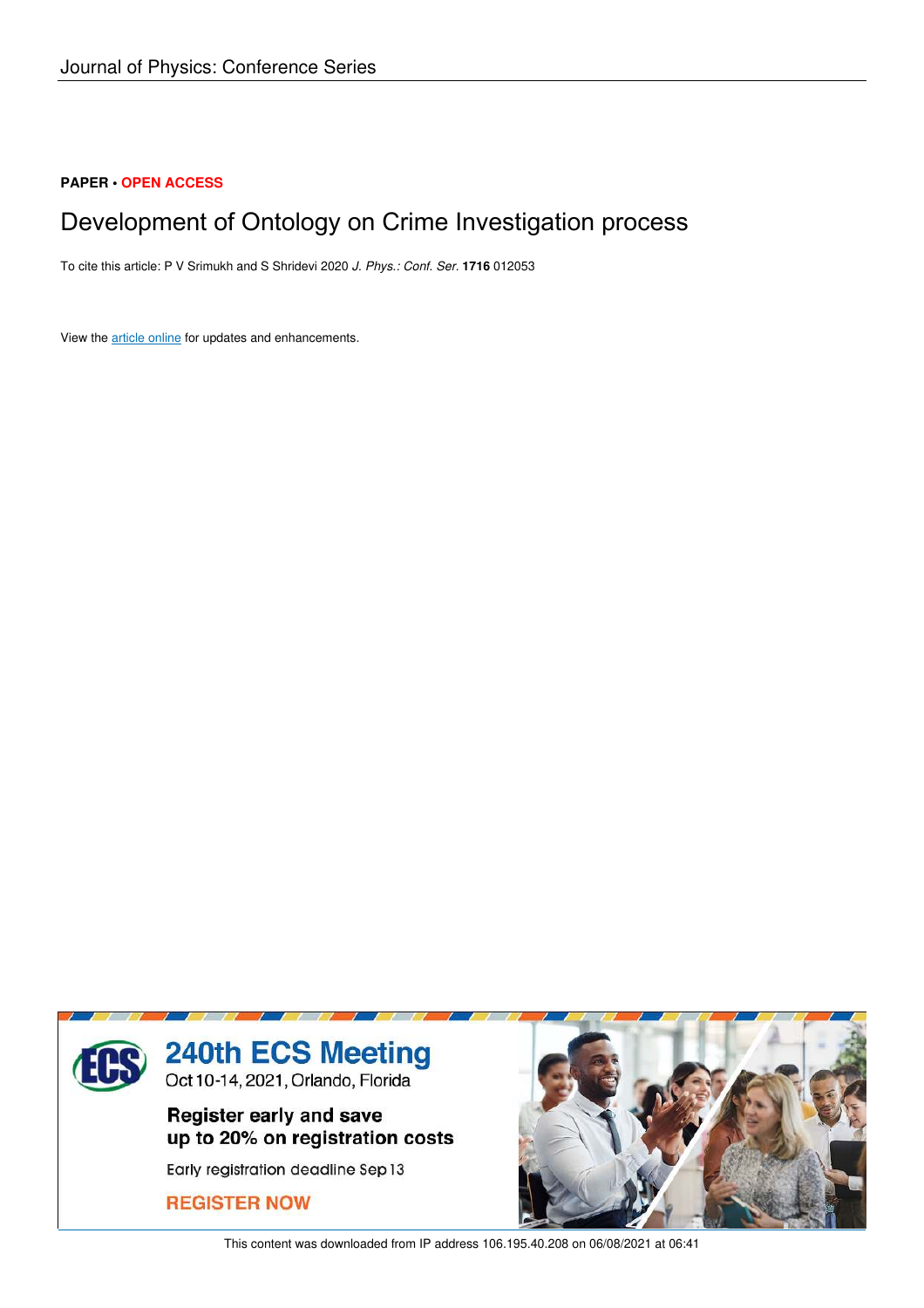Journal of Physics: Conference Series **1716** (2021) 012053

doi:10.1088/1742-6596/1716/1/012053

## **Development of Ontology on Crime Investigation Process**

**P V Srimukh<sup>1</sup> and S Shridevi<sup>2</sup>**

<sup>1</sup>Student, School of Computer Science and Engineering, Vellore Institute of Technology University, Chennai, India.

<sup>2</sup> Associate Professor, Research Division of Advanced Data Science, Vellore Institute of Technology University, Chennai, India.

1 srimukh.pampana@gmail.com

 $2$ shridevi.s@vit.ac.in

**Abstract.** This paper is an extended version of the research paper "Ontology based crime investigation process" which deals with the working principle and the construction of an ontology based extensively on organized crime. Ontologies on various domains are created in which their assistance has been widely recognized. They are being developed for providing basis for allocation of knowledge in a domain and imparting reasonable information. In this paper we describe the structure of the ontology we created and also by validating the ontology via an online ontology evaluating tool.

### **1. Introduction**

An ontology[14] is a formal description of knowledge as a set of concepts within a domain and the relationships that hold between them. The entitlement of such an elucidation of the knowledge, we need to conventionally enumerate components such as instances of objects i.e individuals, attributes, classes, relations furthermore adding restrictions, rules and axioms. This results that ontologies share information and reiterative knowledge representation but will also append by annexing contemporary knowledge about the domain.

The framework of the ontology can be applied to a compendium of individual facts to create a knowledge representation system which is a multitude of entities, where the types and the relationships between them are expressed by nodes and edges between these nodes, By representing the fabrication of the knowledge in a domain, the ontology forms the stage for the knowledge graph to store the data in it.

There are numerous number of methods that make use of formal stipulations for knowledge representation such as lexicons, classifications, glossary, idea maps, taxonomies and logical models. The ontologies represents relationships between the entities which will provide access to its users to formulate the associations, while the taxonomies or RDBs (relational database schemas) provide relations in their own particular domain.

### **2. Survey**

Categorization of the facts and evidences in a crime scene[15] on the comprehensive and feasible way will form the foundation that will generate a decision support system which establishes the relationships between the evidences that were collected. This gives a logical explanation of the crime that was purported on the scene. In the previous paper we tried to establish a formal way of classifying the knowledge acquired from the crime scene extensively identifying a pattern. A thorough research study was conducted on various knowledge representation of crime domains that were being developed.

Content from this work may be used under the terms of theCreative Commons Attribution 3.0 licence. Any further distribution of this work must maintain attribution to the author(s) and the title of the work, journal citation and DOI. Published under licence by IOP Publishing Ltd 1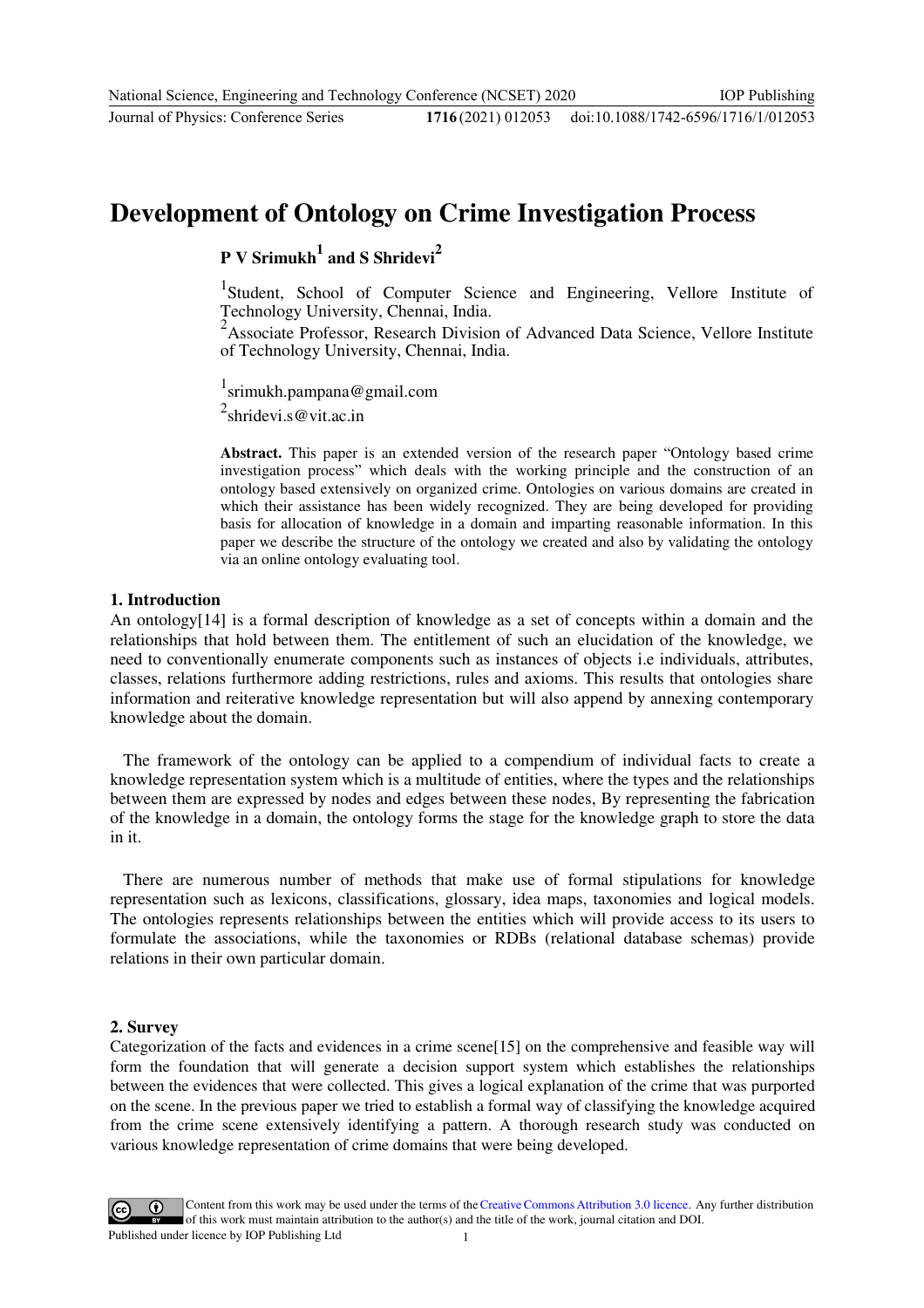| National Science, Engineering and Technology Conference (NCSET) 2020 |                                                       | <b>IOP</b> Publishing |
|----------------------------------------------------------------------|-------------------------------------------------------|-----------------------|
| Journal of Physics: Conference Series                                | 1716(2021) 012053 doi:10.1088/1742-6596/1716/1/012053 |                       |

## **3. Review of Various Ontologies**

In recent times Ontologies are created in the crime domain that reflects the information needed for the police and other intelligence departments to understand the kind of facts and logical interpretations they need to take as references to solve the cases. Although these ontologies are built in assisting various departments, These ontologies should not be restricted to deal with a certain domain[1,3,7]. Moreover the ontologies were having digital evidence as data Since they lack the appeal to generate enough evidence related to organized crime they are specifically restricted to a certain part of crime investigation process. This system[1] was able to scrutinize evidences via digital forensic report. Other Domains related to situational base[4,5], Information[8] and cyber crime and also on web base[6,9,12] were dealt extensively with respect to crime. [4] A situation based awareness with the culmination of various situations in which the crime happened. Although the system proved to be effective in dealing with the trying of criminal yet the hypothesis postulated for acquiring the biometrics is currently under progress. The novel ontology that we created will have the terminologies related to various domains within the crime jargon. By comparison we increased the scale of domains in the field of crime. The contemporary ontologies were designed to address various relations and attributes that were clinging to one specific domain. Furthermore, These Ontologies illustrates the crimes committed were diminutive and minor. For instance an ontology was created to deal with motorcycle theft[2,11] The crime analysis framework for which the publishers try to do is to store different parameters independently without making any relations between them.

Organized crimes follow a meticulously planned order in committing crimes regardless of whether it was carried out by a single individual or a nexus of people who are a syndicate operating at the highest level of degree. While inspecting a crime scene the forensic scientist explores every part of it and collects all the things present in the field. The facts acquired from the crime scene are carefully analyzed such that a pattern emerges from the crime scene evidence. This pattern is to be imparted into the ontology such that if there are any such patterns that were recorded in the system previously, then based on this parameter the investigation of the case would be solved within no time.

This Novel Ontology that we created have a clearly distinguished types of crimes such as robbery, kidnap, fraud, corruption, murder, drug abuse. We also specified individuals to each and every type of crimes mentioned above. We inculcated various departments as to which type of case will come under the purview of which department. For each specified domain they were completely equipped with the individuals in which they are helpful to form tiniest details. The ontology was designed to include sundry of domains of crime into a single system. The key input to this knowledge representation is the evidence provided by the forensic department analysed[13] from the crime scene and a stack of previously solved cases necessitating to the organized crime. This will serve as a citation to a current case or the system will take the reference to make a scrutiny that whether the crime committed is related to the same culprit or a proxy or the organization behind it.

## **4. Terminology**

The existing ontologies affiliates various tectonic resemblances, nonetheless of the language in which they are demonstrated. Almost all the ontologies that were developed have the similar terminology. They form the basic building blocks for the knowledge representation. This section discusses the elements involved in constructing the ontology.

The following are the components that develop the ontology:

*4.1 Individuals***:** The rudimentary blocks in the development of the ontology. These individuals are also known as instances are used to define various classifications within the individuals themselves. They include objects such as persons, fields, names, animals, plants etc.

*4.2 Classes***:** Classes are typically nothing but classifications in an ontology. Classes are particularly used for denoting that certain categories belongs to one group. In ontology a class can have many subclasses depends upon the sorting. Thing is a class in which it is the superclass of all classes specified.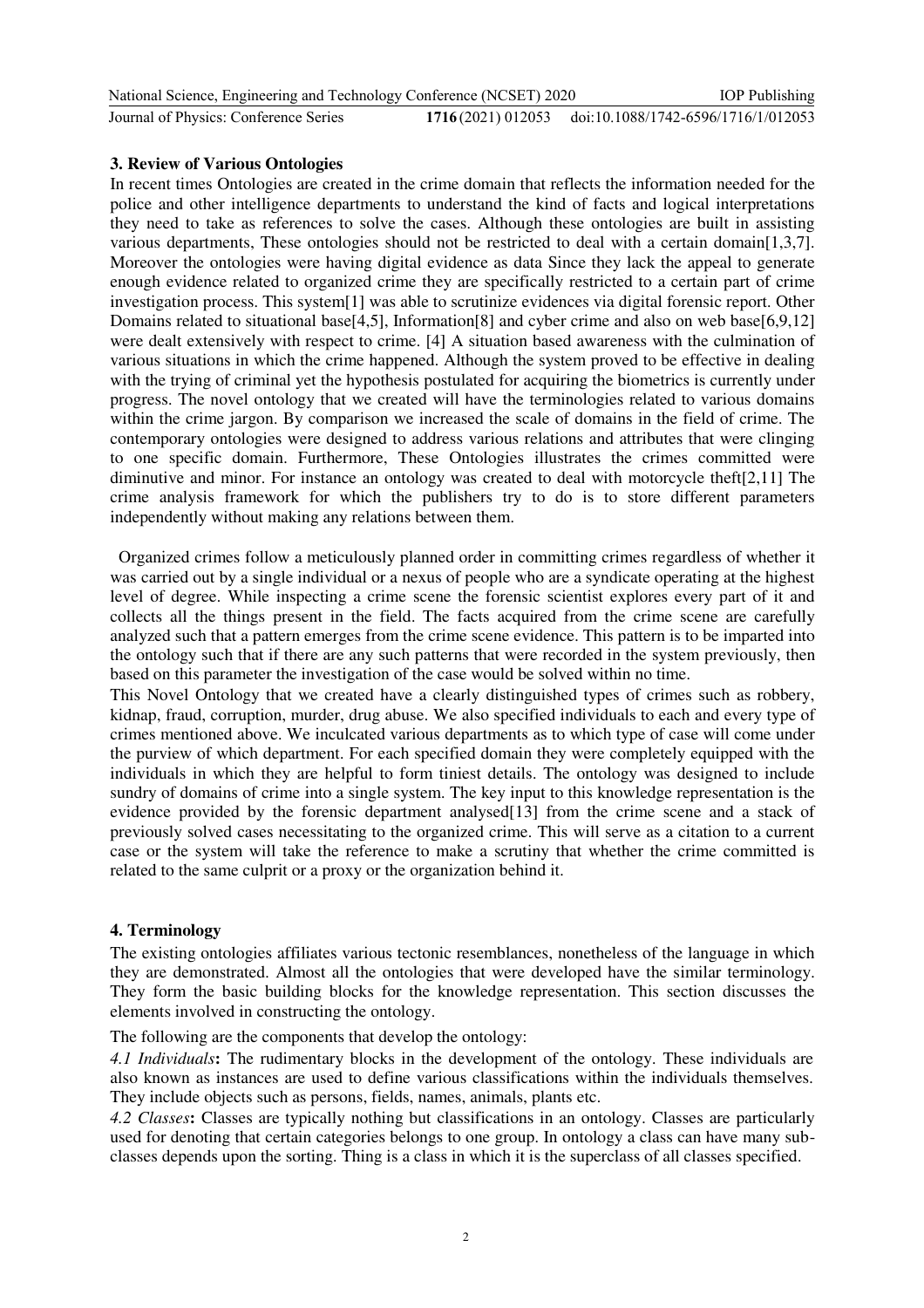| National Science, Engineering and Technology Conference (NCSET) 2020 | <b>IOP</b> Publishing                                 |
|----------------------------------------------------------------------|-------------------------------------------------------|
| Journal of Physics: Conference Series                                | 1716(2021) 012053 doi:10.1088/1742-6596/1716/1/012053 |

*4.3 Attributes:* They are called Objects. These attributes are utilized for distinguishing relations between objects and sometimes between individuals. Objects form the relation between a certain type of class and certain type of individuals. It provides the link between classes or individuals. The interpretation of an ontology depends upon the objects.

*4.4 Relations:* Relations are the principal factors that form the meaningful correlations of the objects in the ontologies. In what way the object of one kind is related to the object of other kind is the purpose of relations. These form the true nature of the objects in that specific domain. Mostly the relations can be used in many domains commonly but there are some relations that are specified to utilized only to that particular domain.

*4.5 Axioms:* Axioms are detailed as the rules specified to create the ontology that forms the entire structure in a more reasonable way. These axioms will illustrate the entire structure of the ontology in which whatever the knowledge that was specified to it has to be reflected

*4.6 Events:* Events are deployed to change the meaning of the relations between the objects in the ontology. Sometimes the relation between two objects is not making a logical sense. In this perspective these events are used to edit the relations.

*4.7 Protégé:* Protégé is an open source software which was developed at Stanford university for the generation of ontologies. Protégé is a framework in which a user can develop ontology or tailor an existing ontology for customizing such that it suits his representation of knowledge on a specific domain. It provides a wide range of tools to develop the owl file and it has also visualization tools that can visualize the constructed ontology.

*4.8 Resource Description Framework:* RDF is a typical facsimile for reciprocation of data on the web. RDF consists of characteristics the expediting the merge of data even if the elementary outline of data contradict. It has the ability to support the evolution of the outline over a period of time without which the developer need not to change the minor discrepancies in the data. RDF broadens the associated structure of the web to use Uniform Resource Identifiers to moniker the connection among the objects as well as both ends of the link which is commonly cited as a triple. This simple schema permits the structured and semi-structured data to be assorted, exhibit, and allocated beyond various applications. This binding structure configurates a directed, labeled graph, where the edges depicts the denominated connection between two objects that is constituted by the graph nodes. This graphical view of the structure is the most simple yet possible mental model for RDF and is often used in easy-to-understand visual .

*4.9 SPARQL:* SPARQL is a query language which facilitates the developer to write down queries against the RDF data which can also be manipulated to fetch the results as a set of triples i.e in the form of subject-predicate-object. The whole database will be defined as subject-predicate-object. The RDF data will be represented as three columns which comprises of subject column, predicate column and the object column. The entity in a database is similar to that of the subject column in resource description framework. The entity in a conventional SQL database has the fields for a specific object are sorted in various conglomerative columns or laid out exceeding a single table where these entities are pointed out by a unique key.

## **5. Methodology**

A cluster of facts or evidence procured from the scene of crime which was analysed by the forensic department will be etched into the ontology as shown in Fig 1. The ontology provides relationships between the evidences which are relevant to the crime scene. The provided knowledge graph has to be logically correct in which a reasoning system was implemented that will form the semantic web. This data is an inferred data which will be drafted and produced.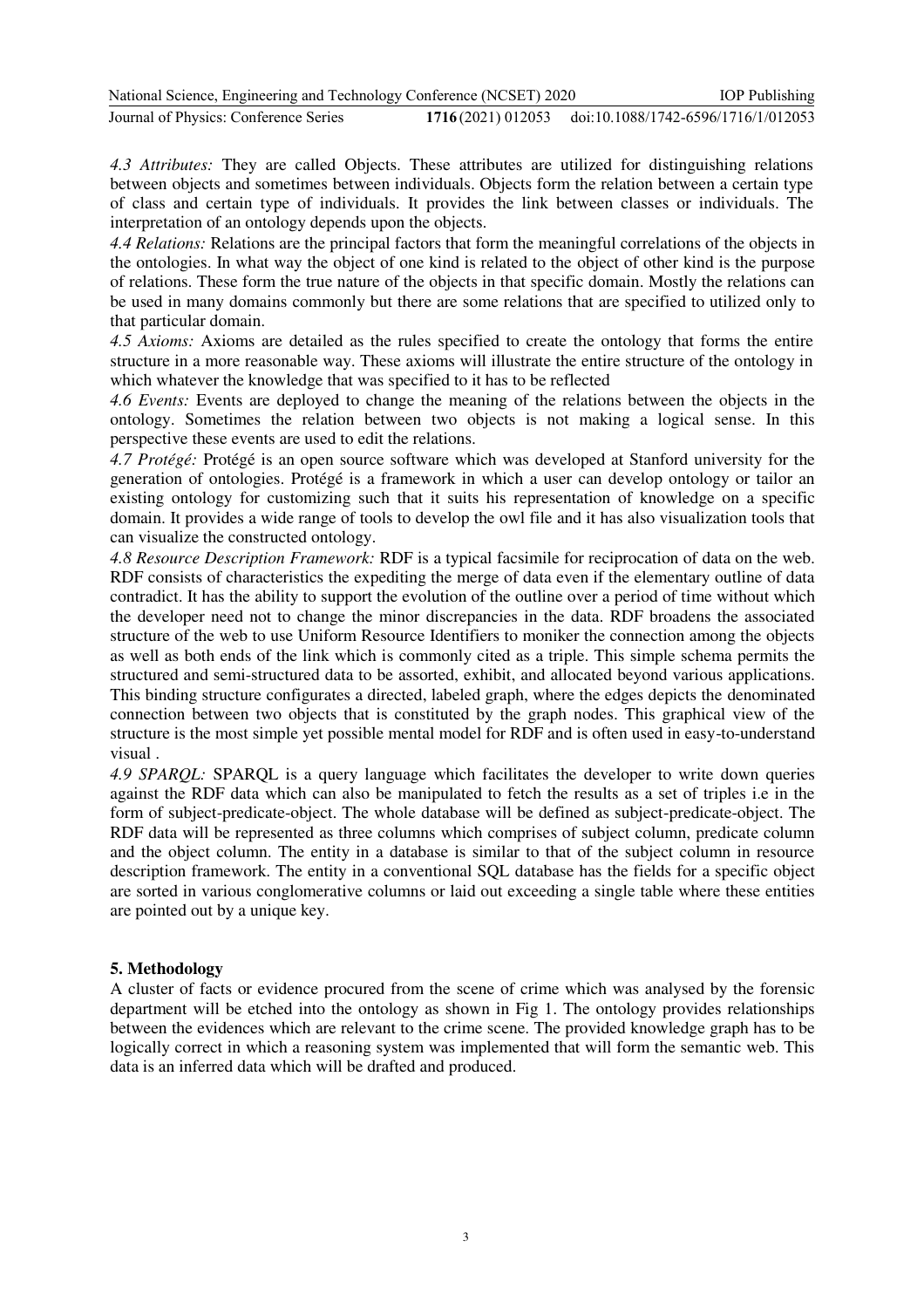

**Figure 1.** Architecture

## **6. Implementation**

An Ontology based on diverse branches of organized crime was created in this context refer Fig 2. Protégé is an open source software for the creation and editing of ontologies in order to develop a knowledge representation system. It was designed and developed by Stanford University. Protégé-5.5.0 is utilized in the construction of this Ontology. This owl file comprises of different classes related to fields of investigating a certain criminal such as the complete details of his Bio Data. This Bio Data is a Data property of a class person.

*6.1 Classes:* This Owl file consists of 31 classes related to the criminal, the crime scene, the type of crime, the place in which the crime was committed, which department has jurisdiction on the type of crime and also details on the Organization for which the criminal is working for.

*6.2 Object properties:* The Object properties which comprises of 14 are generated to relate the classes in between them such that the inferred data will be distinguished relatively to the investigative officer. *6.3 Datatype Properties:* 10 properties are bestowed especially for the bio data of the criminal or the accused.

*6.4 Individuals:* There are 88 individuals that form the meaningful instances in which these are related to all the classes and these instances will interact with the classes.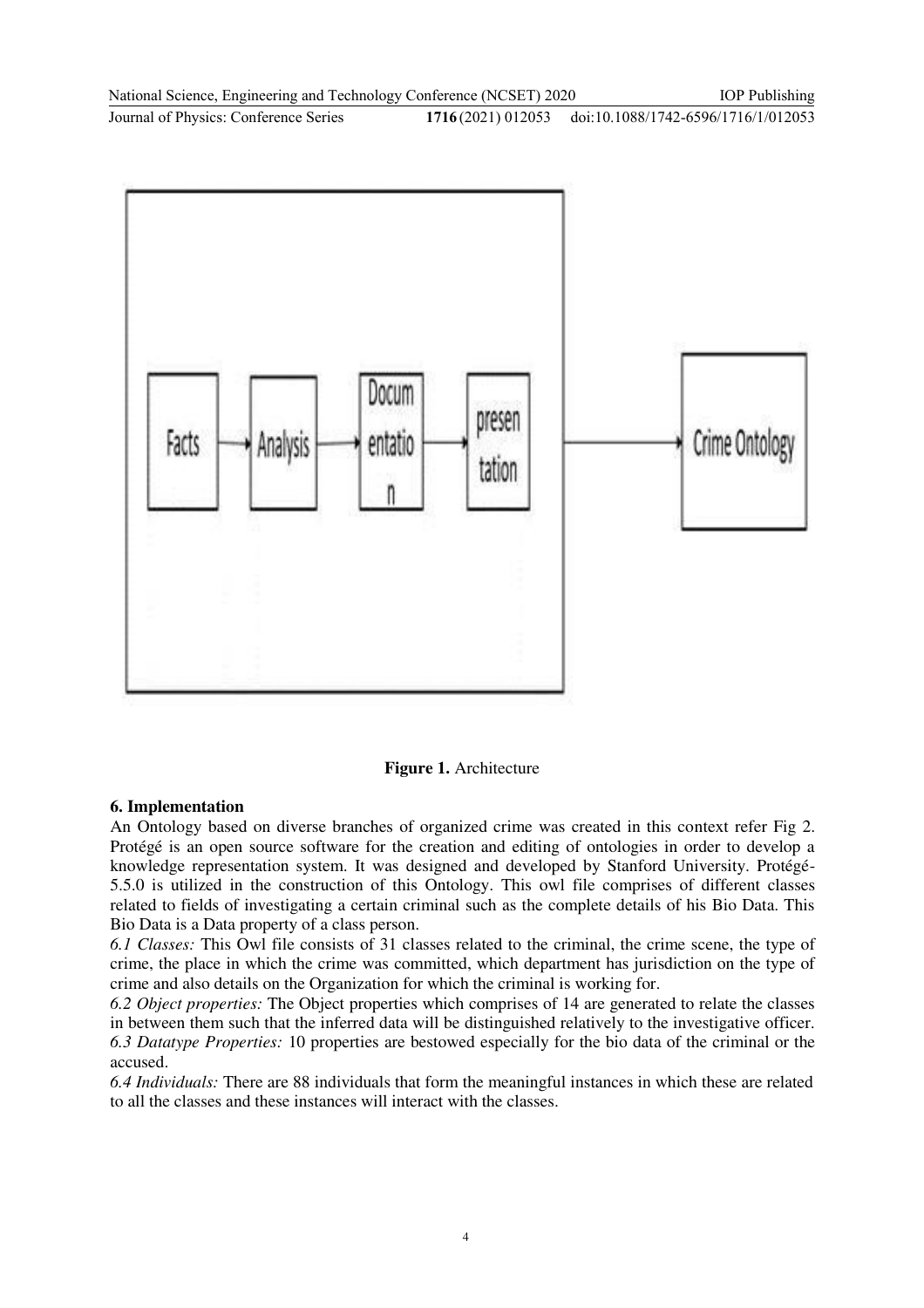Journal of Physics: Conference Series **1716** (2021) 012053 doi:10.1088/1742-6596/1716/1/012053



**Figure 2.** Visual representation of the Ontology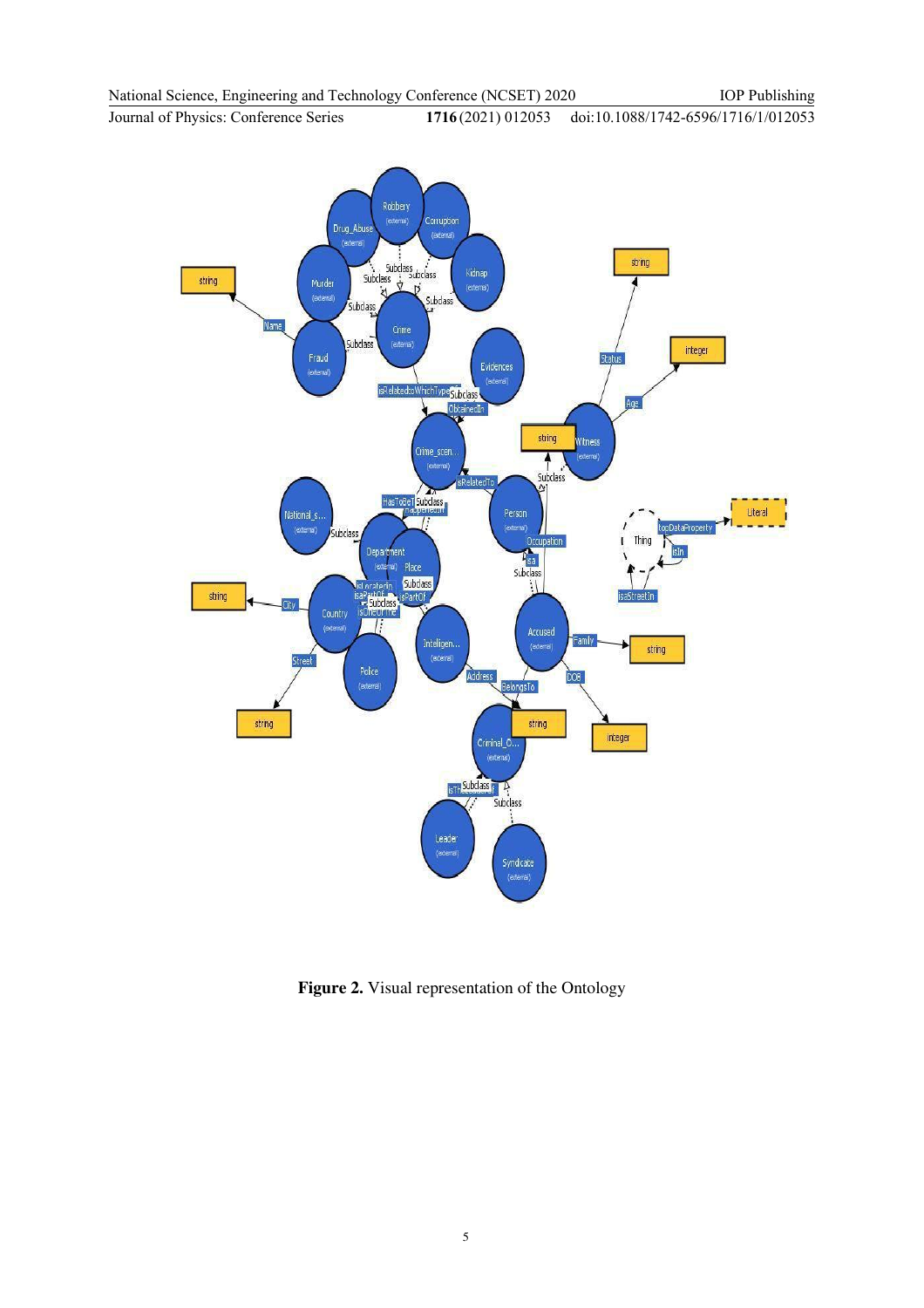Journal of Physics: Conference Series **1716** (2021) 012053 doi:10.1088/1742-6596/1716/1/012053



**Figure 3.** Logical representation of the Ontology

The Above picture gives the visualization of the ontology on crime investigation process. Thing is a superclass to all the classes that were created inside it. Crime class comprises of different types of the domain. Murder, Robbery, Kidnap, Fraud, Drug Abuse, Corruption. Each of these classes have been assigned with individuals relating to that particular type of the domain. For example, Robbery consists of variety of individuals such as burglary, dacoity etc. This was created in such a way that when a person was accused of a crime the ontology will define that person under which part of the domain he belongs to and in that part which individual has to be assigned refer Fig 3.

The most important class that was created in this ontology was the crime scene class. This class has two sub classes the first one is the evidence part and the second one is the Place. The evidence class defines the crime scene by the facts and evidences taken from the crime scene. As the whole point of creating the ontology is to produce a suitable logical inference. On this basis itself the system would suggest that this is a crime scene in which it is a part of the crime domain in the crime class, to which department the case has to be assigned, if a pattern was derived from the evidence of a crime scene using the knowledge the ontology previously acquired it suggests the probability of who might be committing the crime i.e the person class and the criminal organization class. The person class has two sub-classes, one was designated to witness, in which the witness to that crime scene will be recorded. The accused class will record the data belonging to the guilty.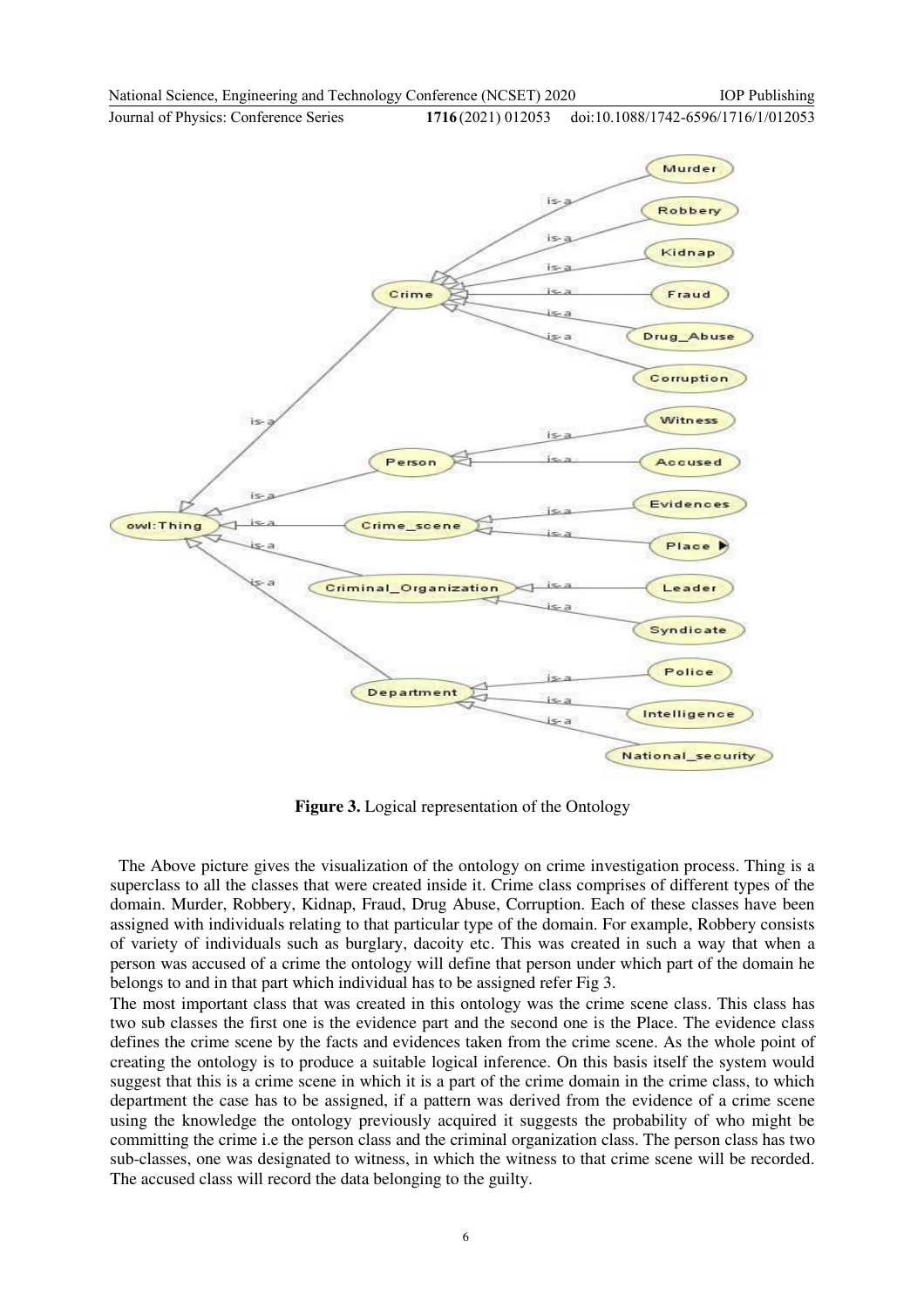| National Science, Engineering and Technology Conference (NCSET) 2020 |                                                       | <b>IOP</b> Publishing |
|----------------------------------------------------------------------|-------------------------------------------------------|-----------------------|
| Journal of Physics: Conference Series                                | 1716(2021) 012053 doi:10.1088/1742-6596/1716/1/012053 |                       |

The criminal organization class has two sub-classes leader and syndicate. This class is created such that if the accused have any associations with any organization or the accused was ordered by the organization to do a specific crime. The class Department gives a categorization between different branches of government intelligence institutions. Based on the evidence acquired the respective criminal case will be assigned to respective department. The person class has the datatype properties such as name, age, address, DOB, family, occupation, status. These properties give information on both accused and witness classes in person and not only that, the datatype property "name" is being used in the class criminal organization as well. Individuals were generated based on the class domain. These individuals give meaningful instances between the classes.

The Ontology is appraised using Ontometrics. Ontometrics is an online tool that authenticates and exhibits the statistics about a given ontology. The Ontology is a representation of knowledge that was created in order to acknowledge the mappings and relations between the classes and their properties are logically applied to define the relationship between them as shown in Fig 4.1 to Fig 4.5. This tool checks for the consistency of the ontology based on how accurately it is developed and produces a report. The structure was not complex. This was given in base metrics section in which the DL expressivity was acknowledged as ALH(D) as shown in Fig 4.3.

| <b>Annotation axioms</b> more details      |  |
|--------------------------------------------|--|
| Annotation axioms count:                   |  |
| Annotation assertion axioms count:         |  |
| Annotation property domain axioms count: 0 |  |
| Annotation property range axioms count: 0  |  |

#### **Schema metrics** more details

## Hide

| Attribute richness:             | 0.47619   |
|---------------------------------|-----------|
| Inheritance richness: 0.761905  |           |
| Relationship richness: 0.466667 |           |
| Attribute class ratio:          | 0.0       |
| Equivalence ratio:              | 0.0       |
| Axiom/class ratio:              | 21.666667 |
| Inverse relations ratio: 0.0    |           |
| Class/relation ratio:           | 0.7       |

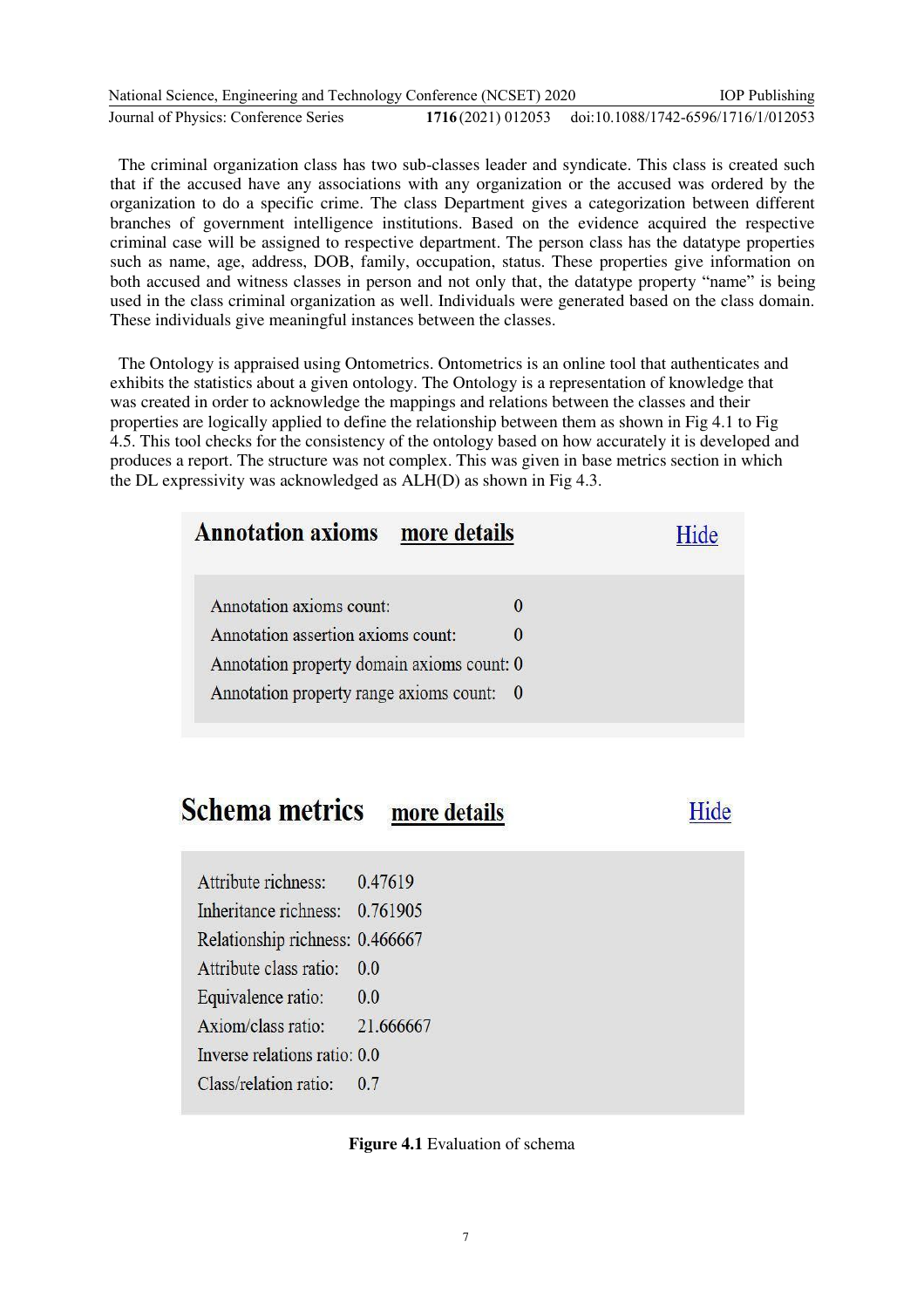National Science, Engineering and Technology Conference (NCSET) 2020

Journal of Physics: Conference Series **1716** (2021) 012053 doi:10.1088/1742-6596/1716/1/012053

| <b>Class axioms</b><br>more details                  |              |          | Hide |
|------------------------------------------------------|--------------|----------|------|
| SubClassOf axioms count:                             | 16           |          |      |
| Equivalent classes axioms count: 0                   |              |          |      |
| Disjoint classes axioms count:                       | $\Omega$     |          |      |
| GCICount:                                            | $\theta$     |          |      |
| HiddenGCICount:                                      | $\Omega$     |          |      |
|                                                      |              |          |      |
| <b>Object property axioms</b>                        | more details |          | Hide |
| SubObjectPropertyOf axioms count:                    |              | $\Omega$ |      |
| Equivalent object properties axioms count:           |              | 0        |      |
| Inverse object properties axioms count:              |              | 0        |      |
| Disjoint object properties axioms count:             |              | 0        |      |
| Functional object properties axioms count:           |              | 0        |      |
| Inverse functional object properties axioms count: 0 |              |          |      |
| Transitive object property axioms count:             |              | $\Omega$ |      |
| Symmetric object property axioms count:              |              | $\Omega$ |      |
| Asymmetric object property axioms count:             |              | 0        |      |
| Reflexive object property axioms count:              |              | 0        |      |
| Irreflexive object property axioms count:            |              | $\Omega$ |      |
| Object property domain axioms count:                 |              | 17       |      |
| Object property range axioms count:                  |              | 12       |      |
| SubPropertyChainOf axioms count:                     |              | $\bf{0}$ |      |

**Figure 4.2** Evaluation of Class and Object property

**Base metrics** more details

Hide

| Axioms:                           | 455    |
|-----------------------------------|--------|
| Logical axioms count:             | 308    |
| Class count:                      | 21     |
| Total classes count:              | 21     |
| Object property count:            | 14     |
| Total object properties count: 14 |        |
| Data property count:              | 10     |
| Total data properties count:      | 10     |
| Properties count:                 | 24     |
| Individual count:                 | 103    |
| Total individuals count:          | 103    |
| DL expressivity:                  | ALH(D) |
|                                   |        |



IOP Publishing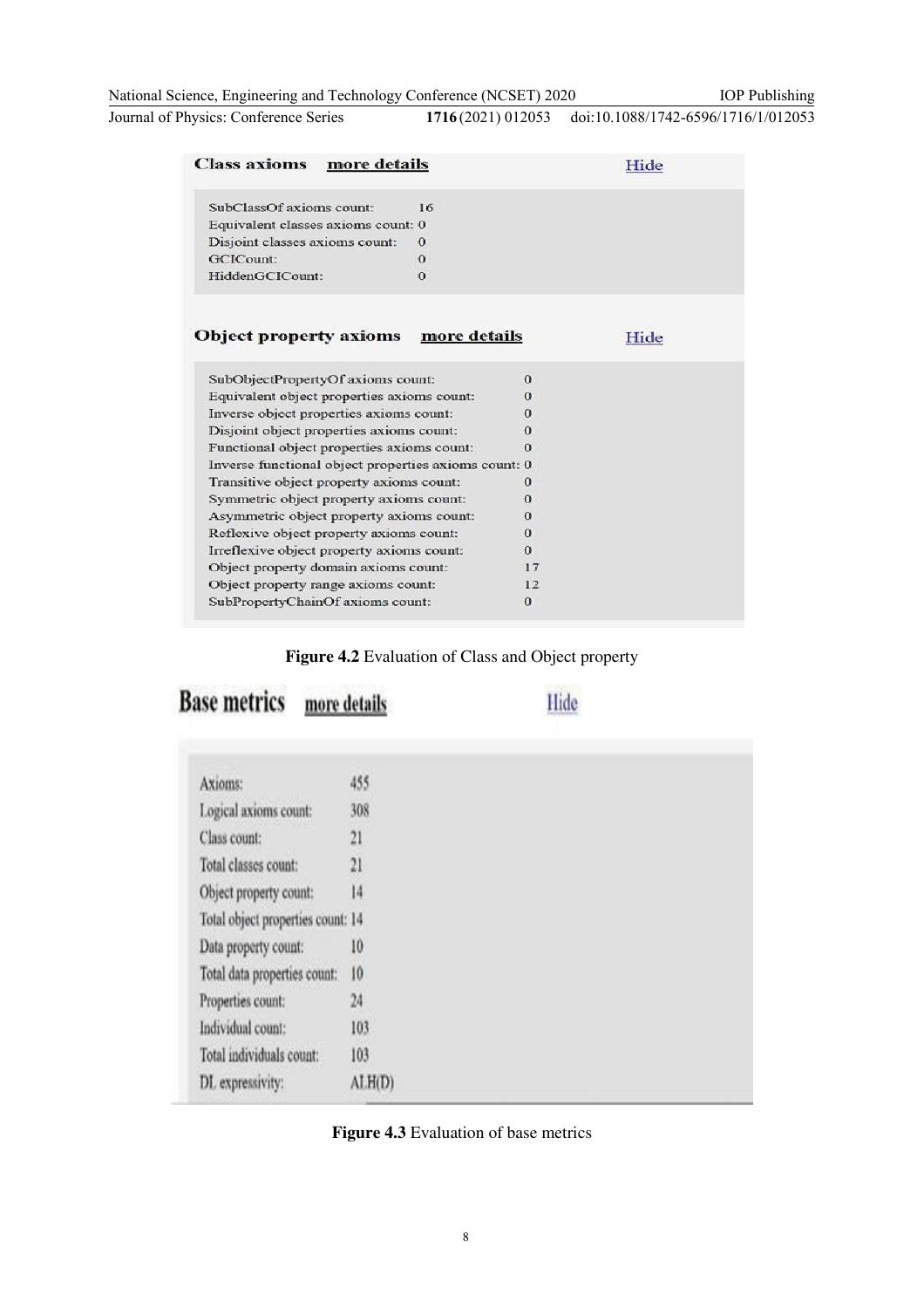| National Science, Engineering and Technology Conference (NCSET) 2020 | <b>IOP</b> Publishing                                 |
|----------------------------------------------------------------------|-------------------------------------------------------|
| Journal of Physics: Conference Series                                | 1716(2021) 012053 doi:10.1088/1742-6596/1716/1/012053 |

| Data property axioms more details                  |              |          | Hide |
|----------------------------------------------------|--------------|----------|------|
| SubDataPropertyOf axioms count:                    | $\mathbf{z}$ |          |      |
| Equivalent data properties axioms count: 0         |              |          |      |
| Disjoint data properties axioms count:             | $\Omega$     |          |      |
| Functional data property axioms count:             | $\Omega$     |          |      |
| Data property domain axioms count:                 | 32           |          |      |
| Data Property range axioms count:                  | 9            |          |      |
|                                                    |              |          |      |
| Individual axioms<br>more details                  |              |          | Hide |
| Class assertion axioms count:                      |              | 88       |      |
| Object property assertion axioms count:            |              | 14       |      |
| Data property assertion axioms count:              |              | 118      |      |
| Negative object property assertion axioms count: 0 |              |          |      |
| Negative data property assertion axioms count:     |              | $\Omega$ |      |
| Same individuals axioms count:                     |              | $\Omega$ |      |

### **Figure 4.4** Count of various axioms

## **Graph metrics** more details Hide

| Absolute root cardinality:        |          |
|-----------------------------------|----------|
| Absolute leaf cardinality:        | 15       |
| Absolute sibling cardinality: 21  |          |
| Absolute depth:                   | 38       |
| Average depth:                    | 1.809524 |
| Maximal depth:                    | 3        |
| Absolute breadth:                 | 21       |
| Average breadth:                  | 3.0      |
| Maximal breadth:                  | 6        |
| Ratio of leaf fan-outness:        | 0.714286 |
| Ratio of sibling fan-outness: 1.0 |          |
| Tangledness:                      | 0.0      |
| Total number of paths:            | 21       |
| Average number of paths:          | 7.0      |
|                                   |          |

#### Knowledgebase metrics more details Hide

Average population: 4.904762 Class richness: 0.714286

#### **Class metrics** more details

Hide

To see the calculated class metric results, please click on the class you want to see in the list below.  $\boxed{\smash{\odot}}$  Class labels only Accused<br>Corruption<br>Crime<br>Crime<br>Criminal\_Organization<br>Department<br>Evidences<br>Fraud  $\overline{\phantom{a}}$ 

**Figure 4.5** Complexity of the Ontology